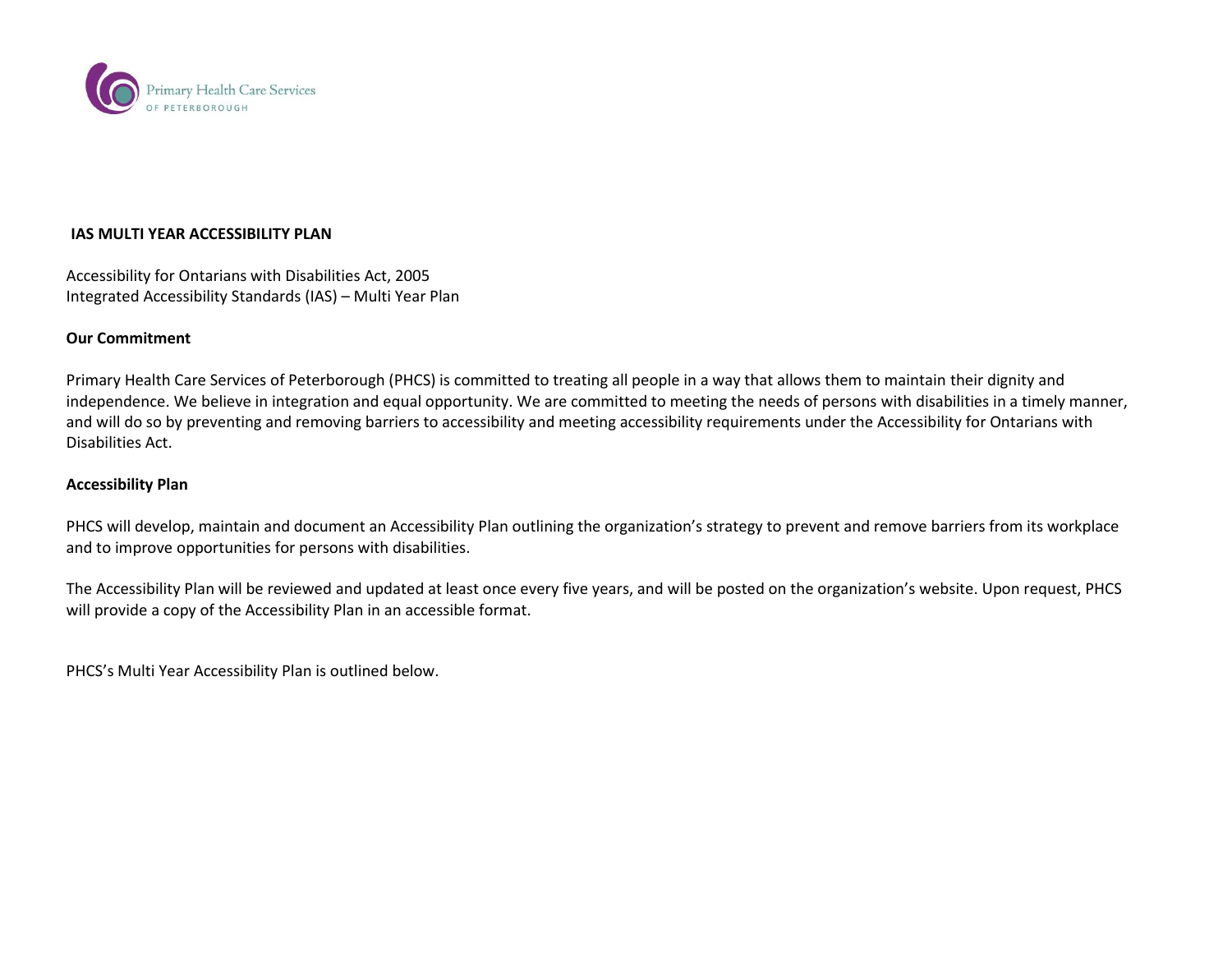

| <b>Part I-GENERAL</b> | Initiative       | Description                             | Action                        | <b>Status</b>             | <b>Compliance Date</b> |
|-----------------------|------------------|-----------------------------------------|-------------------------------|---------------------------|------------------------|
| <b>REQUIREMENTS</b>   |                  |                                         |                               |                           |                        |
| Section               |                  |                                         |                               |                           |                        |
| 3                     | Establishment    | 3.(1) Every obligated organization      | Policy approved               | Complete                  | January 1, 2014        |
|                       | of Accessibility | shall develop, implement and            |                               |                           |                        |
|                       | Policies         | maintain policies governing how the     |                               |                           |                        |
|                       |                  | organization achieves or will achieve   |                               |                           |                        |
|                       |                  | accessibility through meeting its       |                               |                           |                        |
|                       |                  | requirements under the accessibility    |                               |                           |                        |
|                       |                  | standards referred to in this           |                               |                           |                        |
|                       |                  | Regulation.                             |                               |                           |                        |
| 4                     | Accessibility    | 4.(1) Large organizations shall,        | Annual participation in       | <b>Drafted Multi-Year</b> | January 1, 2015        |
|                       | Plans            | a) establish, implement, maintain       | webinars. Standing            | <b>Accessibility Plan</b> |                        |
|                       |                  | and document a multi-year               | agenda item with              |                           |                        |
|                       |                  | accessibility plan, which outlines the  | <b>Employee Counsel to</b>    |                           |                        |
|                       |                  | organization's strategy to prevent      | identify barriers within      |                           |                        |
|                       |                  | and remove barriers and meet its        | the organization.             |                           |                        |
|                       |                  | requirements under this Regulation;     | Plan posted to website.       |                           |                        |
|                       |                  | b) post the accessibility plan on their | <b>Director of Operations</b> |                           |                        |
|                       |                  | website, if any, and provide the plan   | will annually review Jan      |                           |                        |
|                       |                  | in an accessible format upon            | 1                             |                           |                        |
|                       |                  | request; and                            |                               |                           |                        |
|                       |                  | c) review and update the                |                               |                           |                        |
|                       |                  | accessibility plan at least once every  |                               |                           |                        |
|                       |                  | five years.                             |                               |                           |                        |
| 6                     | Self-Serve       | 6.(2) Large organizations and small     | Currently N/A, but will       | Ongoing                   | January 1, 2014        |
|                       | Kiosks           | organizations shall have regard to      | review annually.              |                           |                        |
|                       |                  | the accessibility for persons with      |                               |                           |                        |
|                       |                  | disabilities when designing,            |                               |                           |                        |
|                       |                  | procuring or acquiring self-service     |                               |                           |                        |
|                       |                  | kiosks.                                 |                               |                           |                        |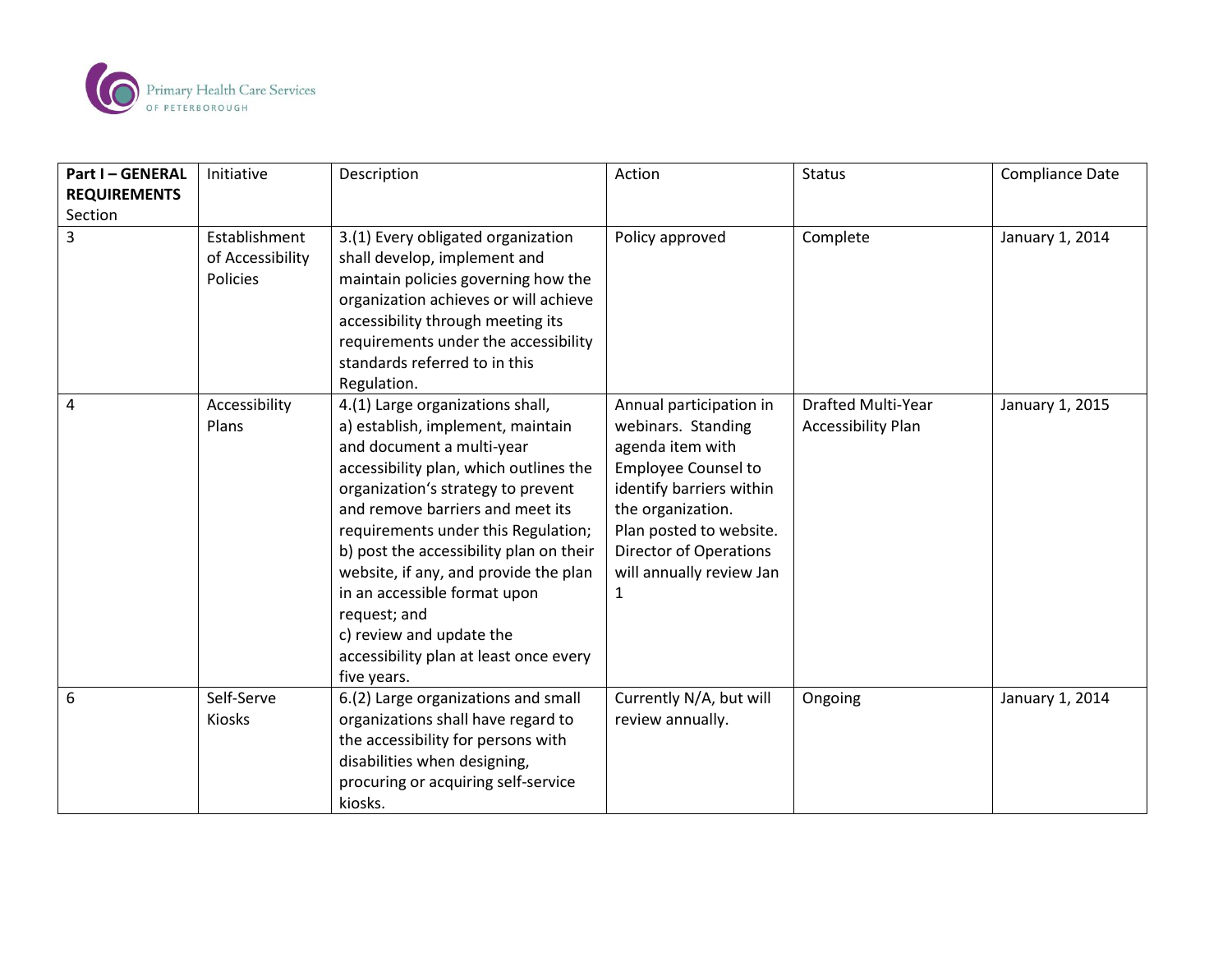

| <b>Part I-GENERAL</b><br><b>REQUIREMENTS</b> | Initiative      | Description                                                                                                                                                                                                                                                                                                                                                                                                                                                                                      | Action                                                        | <b>Status</b> | <b>Compliance Date</b> |
|----------------------------------------------|-----------------|--------------------------------------------------------------------------------------------------------------------------------------------------------------------------------------------------------------------------------------------------------------------------------------------------------------------------------------------------------------------------------------------------------------------------------------------------------------------------------------------------|---------------------------------------------------------------|---------------|------------------------|
| Section                                      |                 |                                                                                                                                                                                                                                                                                                                                                                                                                                                                                                  |                                                               |               |                        |
|                                              | <b>Training</b> | 7.(1) Every obligated organization<br>shall ensure that training is provided<br>on the requirements of the<br>accessibility standards referred to in<br>this Regulation and on the Human<br>Rights Code as it pertains to persons<br>with disabilities to,<br>(a) all employees, and volunteers;<br>(b) all persons who participate in<br>developing the organization's<br>policies; and<br>(c) all other persons who provide<br>goods, services or facilities on behalf<br>of the organization. | Mandatory online<br>training module is<br>completed annually. | Ongoing       | January 1, 2015        |

| <b>PART II <math>-</math></b><br>Information and<br><b>Communications</b><br><b>Standards</b><br>Section | Initiative | Description                                                                                                                                                                                                                                                                                  | Action                                                                                                                                  | <b>Status</b> | <b>Compliance Date</b> |
|----------------------------------------------------------------------------------------------------------|------------|----------------------------------------------------------------------------------------------------------------------------------------------------------------------------------------------------------------------------------------------------------------------------------------------|-----------------------------------------------------------------------------------------------------------------------------------------|---------------|------------------------|
| 11                                                                                                       | Feedback   | 11.(1) Every obligated organization<br>that has processes for receiving and<br>responding to feedback shall ensure<br>that the processes are accessible to<br>persons with disabilities by providing<br>or arranging for accessible formats<br>and communications supports, upon<br>request. | Feedback process in<br>place and employees<br>are aware to modify<br>process accordingly to<br>ensure accessibility for<br>all persons. | Ongoing       | January 1, 2015        |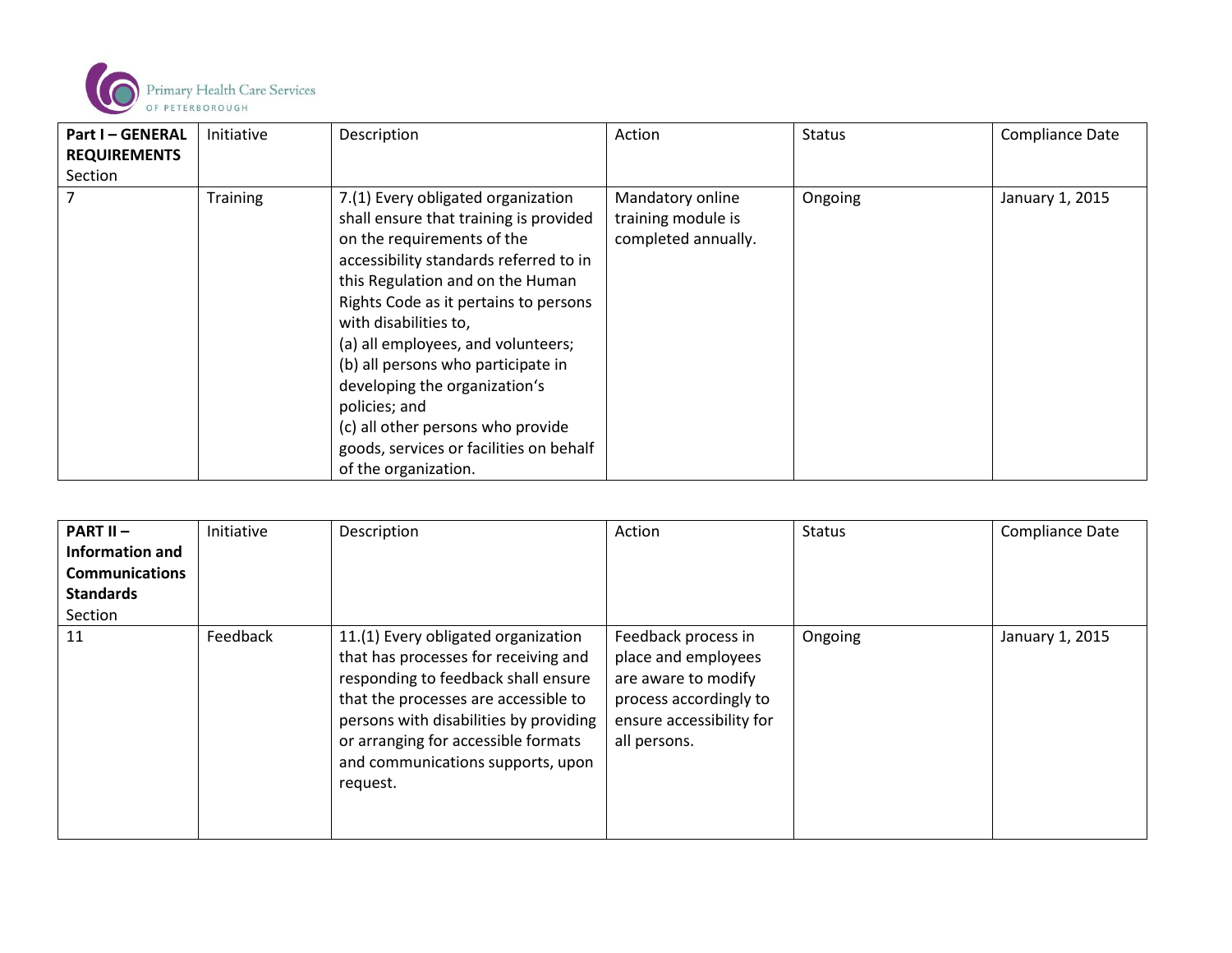

| <b>PART II-</b>        | Initiative                                           | Description                                                                                                                                                                                                                                                                                                                                                                                                                                                                                                | Action                                                                                                                                                                                                                                                  | <b>Status</b> | Compliance Date |
|------------------------|------------------------------------------------------|------------------------------------------------------------------------------------------------------------------------------------------------------------------------------------------------------------------------------------------------------------------------------------------------------------------------------------------------------------------------------------------------------------------------------------------------------------------------------------------------------------|---------------------------------------------------------------------------------------------------------------------------------------------------------------------------------------------------------------------------------------------------------|---------------|-----------------|
| <b>Information and</b> |                                                      |                                                                                                                                                                                                                                                                                                                                                                                                                                                                                                            |                                                                                                                                                                                                                                                         |               |                 |
| <b>Communications</b>  |                                                      |                                                                                                                                                                                                                                                                                                                                                                                                                                                                                                            |                                                                                                                                                                                                                                                         |               |                 |
| <b>Standards</b>       |                                                      |                                                                                                                                                                                                                                                                                                                                                                                                                                                                                                            |                                                                                                                                                                                                                                                         |               |                 |
| Section                |                                                      |                                                                                                                                                                                                                                                                                                                                                                                                                                                                                                            |                                                                                                                                                                                                                                                         |               |                 |
| 12                     | Accessible<br>Formats &<br>Communication<br>Supports | 12.(1) Except as otherwise provided,<br>every obligated organization shall<br>upon request provide or arrange for<br>the provision of accessible formats<br>and communication supports for<br>persons with disabilities,<br>a) in a timely manner that takes into<br>account the person's accessibility<br>needs due to disability; and<br>b) at a cost that is no more than the<br>regular cost charged to other<br>persons.<br>12.(2) The obligated organization<br>shall consult with the person making | Identify the types of<br>accessible formats and<br>communication<br>supports available<br>provide to persons with<br>disabilities upon<br>request. Identify what<br>'timely manner' means<br>within our organization.<br>Communicate during<br>training | Ongoing       | January 1, 2016 |
|                        |                                                      | the request in determining the<br>suitability of an accessible format or<br>communication support.<br>12.(3) Every obligated organization<br>shall notify the public about the<br>availability of accessible formats and<br>communication<br>supports.                                                                                                                                                                                                                                                     | Communicate to staff<br>and management this<br>requirement (through<br>training).<br>Develop a protocol for<br>situations where a<br>suitable agreement<br>cannot be made                                                                               | Ongoing       | January 1, 2016 |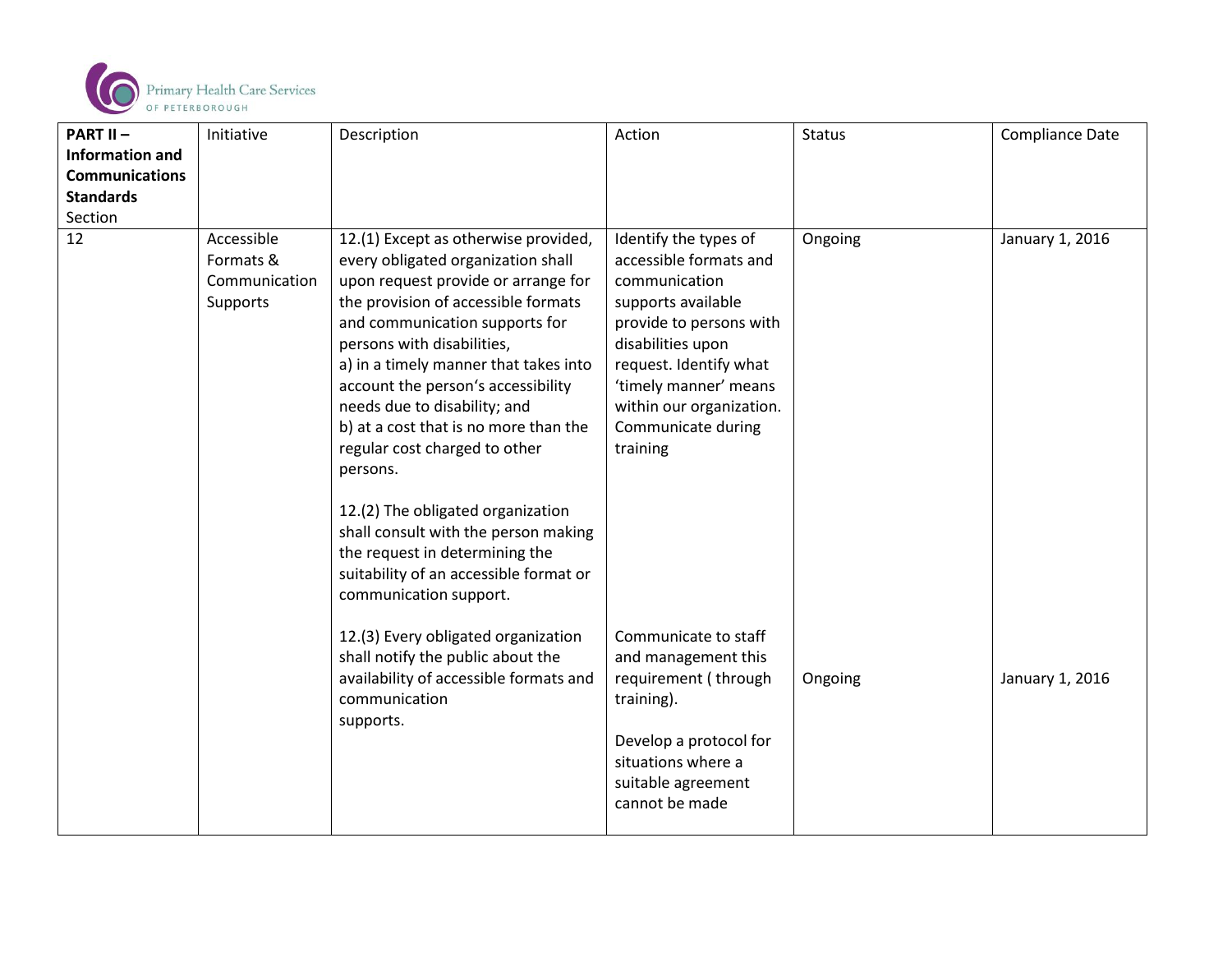

| <b>PART II-</b>             | Initiative                     | Description                                                           | Action                                   | <b>Status</b> | <b>Compliance Date</b>          |
|-----------------------------|--------------------------------|-----------------------------------------------------------------------|------------------------------------------|---------------|---------------------------------|
| <b>Information and</b>      |                                |                                                                       |                                          |               |                                 |
| <b>Communications</b>       |                                |                                                                       |                                          |               |                                 |
| <b>Standards</b><br>Section |                                |                                                                       |                                          |               |                                 |
|                             |                                |                                                                       | Develop a poster for                     |               |                                 |
|                             |                                |                                                                       | waiting areas and                        |               |                                 |
|                             |                                |                                                                       | reception areas and                      |               |                                 |
|                             |                                |                                                                       | post notification on the                 | Ongoing       | January 1, 2016                 |
|                             |                                |                                                                       | website.                                 |               |                                 |
|                             |                                |                                                                       | Review printed                           |               |                                 |
|                             |                                |                                                                       | materials and include                    |               |                                 |
|                             |                                |                                                                       | notice where applicable                  |               |                                 |
| 13                          | Emergency                      | 13.(1) In addition to its obligations                                 | Review policy with                       | Complete      | January 1, 2012                 |
|                             | Procedures,                    | under section 12, if an obligated                                     | Health & Safety                          |               |                                 |
|                             | Plans or Public<br>Safety Info | organization prepares emergency<br>procedures, plans or public safety | representatives<br>annually.             |               |                                 |
|                             |                                | information and makes the                                             |                                          |               |                                 |
|                             |                                | information available to the public,                                  |                                          |               |                                 |
|                             |                                | the obligated organization shall                                      |                                          |               |                                 |
|                             |                                | provide the information in an                                         |                                          |               |                                 |
|                             |                                | accessible format or with                                             |                                          |               |                                 |
|                             |                                | appropriate communication                                             |                                          |               |                                 |
|                             |                                | supports, as soon as practicable,                                     |                                          |               |                                 |
|                             |                                | upon request.                                                         |                                          |               |                                 |
|                             | Accessible                     |                                                                       |                                          |               |                                 |
| 14                          | Websites &                     | 14.(2) Designated public sector<br>organizations and large            | Reviewed compliance<br>requirements with | Complete      | January 1, 2014<br>New internet |
|                             | Web Content                    | organizations shall make their                                        | external vendor.                         |               | websites and web                |
|                             |                                | internet websites and web content                                     |                                          |               | content on those                |
|                             |                                | conform with the World Wide Web                                       | External vendor                          |               | sites must conform              |
|                             |                                | <b>Consortium Web Content</b>                                         | conducted an analysis                    | Ongoing       | with WCAG 2.0                   |
|                             |                                | Accessibility Guidelines (WCAG)2.0,                                   | of website and                           |               | Level A.                        |
|                             |                                | initially at Level A and increasing to                                | comparison with WCAG                     |               |                                 |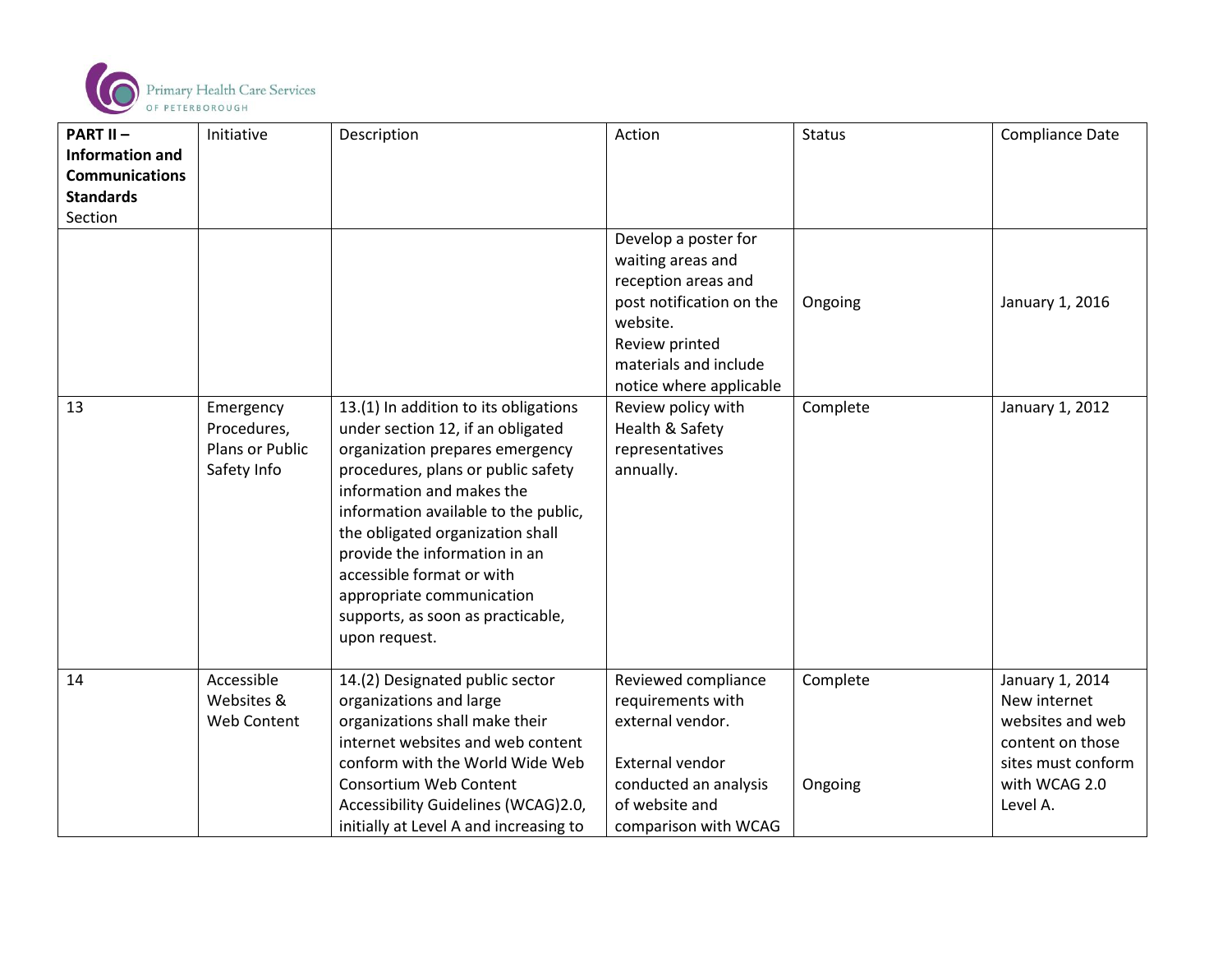

| <b>PART II-</b>                           | Initiative                                            | Description                                                                                                                                                                                                              | Action                                                                                                                             | <b>Status</b> | <b>Compliance Date</b>                                                                                                                                                                                                                                      |
|-------------------------------------------|-------------------------------------------------------|--------------------------------------------------------------------------------------------------------------------------------------------------------------------------------------------------------------------------|------------------------------------------------------------------------------------------------------------------------------------|---------------|-------------------------------------------------------------------------------------------------------------------------------------------------------------------------------------------------------------------------------------------------------------|
| <b>Information and</b>                    |                                                       |                                                                                                                                                                                                                          |                                                                                                                                    |               |                                                                                                                                                                                                                                                             |
| <b>Communications</b>                     |                                                       |                                                                                                                                                                                                                          |                                                                                                                                    |               |                                                                                                                                                                                                                                                             |
| <b>Standards</b>                          |                                                       |                                                                                                                                                                                                                          |                                                                                                                                    |               |                                                                                                                                                                                                                                                             |
| Section                                   |                                                       |                                                                                                                                                                                                                          |                                                                                                                                    |               |                                                                                                                                                                                                                                                             |
|                                           |                                                       | Level AA, and shall do so in<br>accordance with the schedule set<br>out in this section.                                                                                                                                 | guidelines and has<br>identified compliance<br>improvements.                                                                       |               | January 1, 2021 All<br>internet websites<br>and web content<br>must conform with<br>WCAG 2.0 Level<br>AA, other than,<br><b>Success</b><br>$\bullet$<br>criteria<br>1.2.4<br>Captions<br>(Live)<br><b>Success</b><br>criteria<br>1.2.5 Audio<br>Description |
|                                           |                                                       |                                                                                                                                                                                                                          |                                                                                                                                    |               | s (Pre-<br>recorded)                                                                                                                                                                                                                                        |
| PART III-<br>Employment<br>Standard<br>22 | Recruitment-<br>General                               | 22. Every employer shall notify its<br>employees and the public about the<br>availability of accommodation for<br>applicants with disabilities in its<br>recruitment processes.                                          | Include messaging on all<br>job postings re being an<br><b>Equal Opportunity</b><br>Employer                                       | Ongoing       | January 1, 2016                                                                                                                                                                                                                                             |
| 23                                        | Recruitment,<br>Assessment or<br>Selection<br>Process | 23.(1) During a recruitment process,<br>an employer shall notify job<br>applicants, when they are<br>individually selected to participate in<br>an assessment or selection process,<br>that accommodations are available | Conduct a review of<br>recruitment process and<br>determine notification<br>method to applicants -<br>telephone, email,<br>letter? | Ongoing       | January 1, 2016                                                                                                                                                                                                                                             |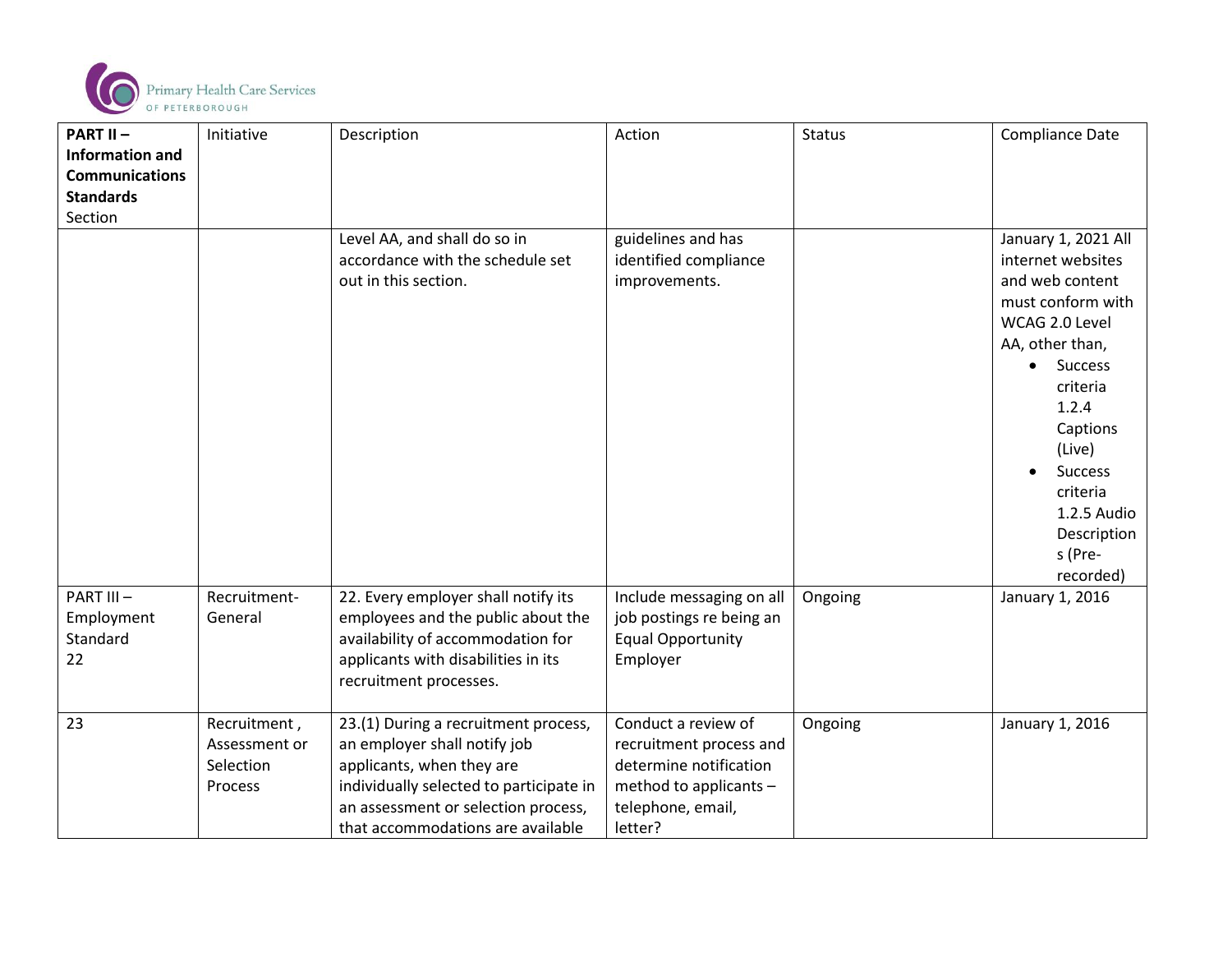

| <b>PART II-</b>        | Initiative                            | Description                                                                                                                                                                                                                                                                                                                                                        | Action                                                                                                                                                                                                                                                                           | <b>Status</b> | <b>Compliance Date</b> |
|------------------------|---------------------------------------|--------------------------------------------------------------------------------------------------------------------------------------------------------------------------------------------------------------------------------------------------------------------------------------------------------------------------------------------------------------------|----------------------------------------------------------------------------------------------------------------------------------------------------------------------------------------------------------------------------------------------------------------------------------|---------------|------------------------|
| <b>Information and</b> |                                       |                                                                                                                                                                                                                                                                                                                                                                    |                                                                                                                                                                                                                                                                                  |               |                        |
| <b>Communications</b>  |                                       |                                                                                                                                                                                                                                                                                                                                                                    |                                                                                                                                                                                                                                                                                  |               |                        |
| <b>Standards</b>       |                                       |                                                                                                                                                                                                                                                                                                                                                                    |                                                                                                                                                                                                                                                                                  |               |                        |
| Section                |                                       |                                                                                                                                                                                                                                                                                                                                                                    |                                                                                                                                                                                                                                                                                  |               |                        |
|                        |                                       | upon request in relation to the<br>materials or processes to be used.<br>(2) If a selected applicant requests<br>an accommodation, the employer<br>shall consult with the applicant and<br>provide or arrange for the provision<br>of a suitable accommodation in a<br>manner that takes into account the<br>applicant's accessibility needs due to<br>disability. | Designate one contact<br>person to handle<br>queries regarding<br>accessibility. Draft<br>standard language to<br>use during<br>conversations.<br>Identify aspects of<br>process that could be<br>considered barriers.<br>Review interview<br>guidelines and modify<br>templates |               |                        |
| 24                     | Notice to<br>Successful<br>Applicants | 24. Every employer shall, when<br>making offers of employment, notify<br>the successful applicant of its<br>policies for accommodating<br>employees with disabilities.                                                                                                                                                                                             | Draft statement to be<br>included in all offer<br>letters.                                                                                                                                                                                                                       | Ongoing       | January 1, 2016        |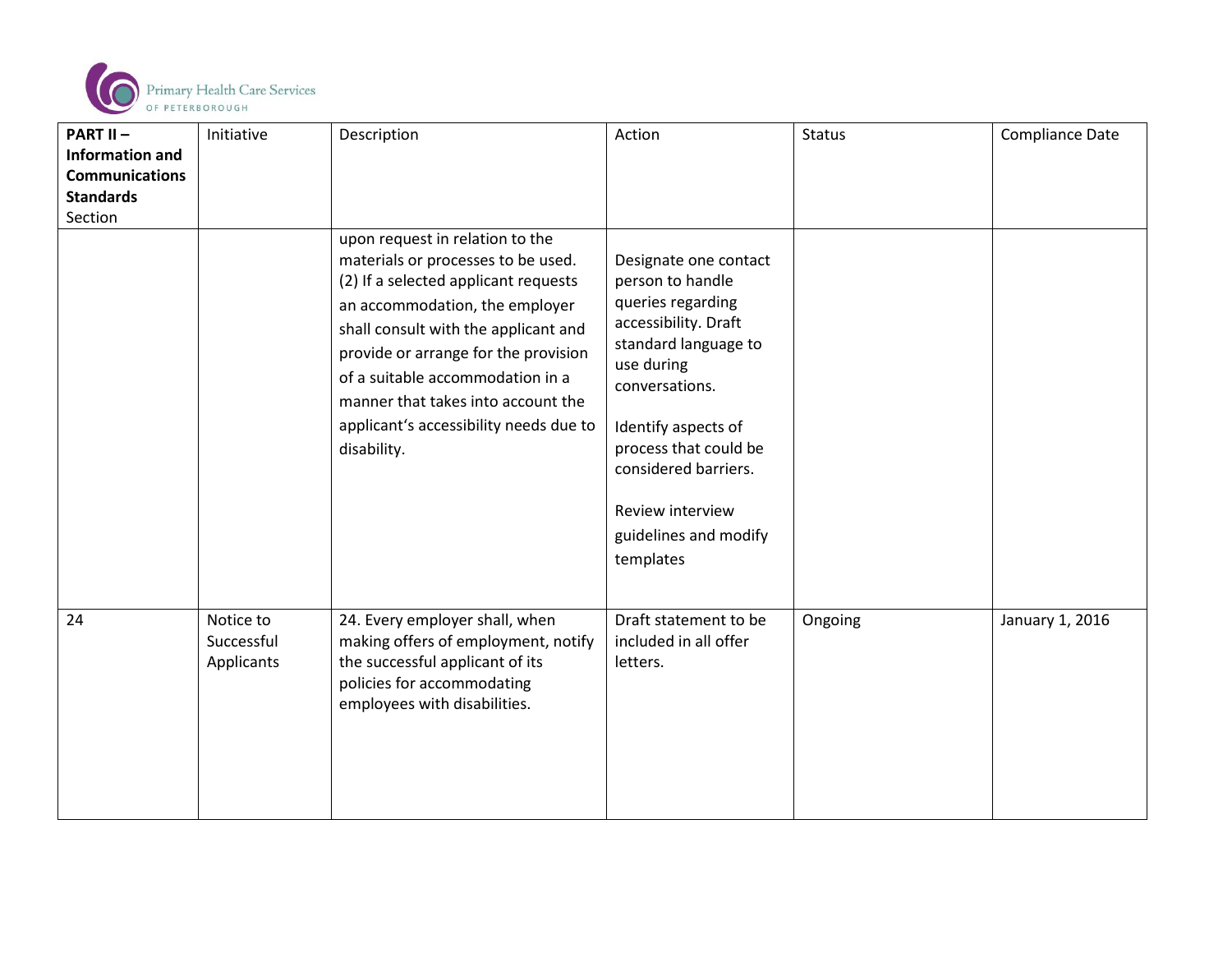

| <b>PART II-</b>        | Initiative                            | Description                                                                                                                                                                                                                                                                                                                                                                                                                                                            | Action                                 | <b>Status</b> | <b>Compliance Date</b> |
|------------------------|---------------------------------------|------------------------------------------------------------------------------------------------------------------------------------------------------------------------------------------------------------------------------------------------------------------------------------------------------------------------------------------------------------------------------------------------------------------------------------------------------------------------|----------------------------------------|---------------|------------------------|
| <b>Information and</b> |                                       |                                                                                                                                                                                                                                                                                                                                                                                                                                                                        |                                        |               |                        |
| <b>Communications</b>  |                                       |                                                                                                                                                                                                                                                                                                                                                                                                                                                                        |                                        |               |                        |
| <b>Standards</b>       |                                       |                                                                                                                                                                                                                                                                                                                                                                                                                                                                        |                                        |               |                        |
| Section                |                                       |                                                                                                                                                                                                                                                                                                                                                                                                                                                                        |                                        |               |                        |
| 25                     | Informing<br>Employees of<br>Supports | 25.(1) Every employer shall inform<br>its employees of its policies used to<br>support its employees with<br>disabilities, including, but not limited<br>to, policies on the provision of job<br>accommodations that take into<br>account an employee's accessibility<br>needs due to disability.<br>25.(2) Employers shall provide the<br>information required under this<br>section to new employees as soon as<br>practicable after they begin their<br>employment. | To be communicated<br>during training. | Ongoing       |                        |
|                        |                                       | 25.(3) Employers shall provide<br>updated information to its<br>employees whenever there is a<br>change to existing policies on the<br>provision of job accommodations<br>that take into account an employee's<br>accessibility needs due to disability.                                                                                                                                                                                                               | Included in orientation<br>program.    | Ongoing       | January 1, 2016        |
|                        |                                       |                                                                                                                                                                                                                                                                                                                                                                                                                                                                        | See 25 (1)                             | Ongoing       | January 1, 2016        |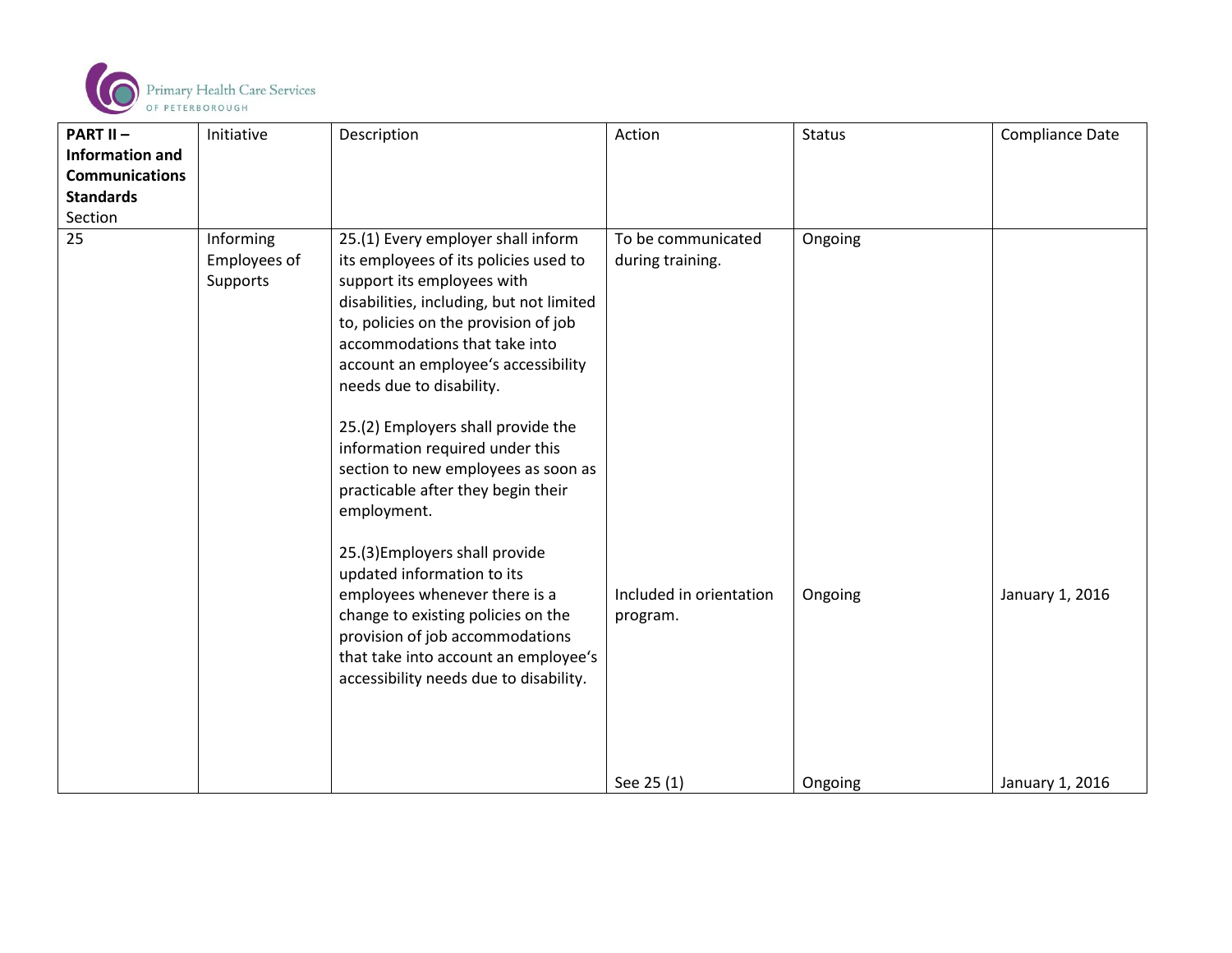

| <b>PART II-</b>        | Initiative                                                            | Description                                                                                                                                                                                                                                                                                                                                                                                                                                         | Action                                                                                                                                                                                                                                                                           | <b>Status</b> | <b>Compliance Date</b> |
|------------------------|-----------------------------------------------------------------------|-----------------------------------------------------------------------------------------------------------------------------------------------------------------------------------------------------------------------------------------------------------------------------------------------------------------------------------------------------------------------------------------------------------------------------------------------------|----------------------------------------------------------------------------------------------------------------------------------------------------------------------------------------------------------------------------------------------------------------------------------|---------------|------------------------|
| <b>Information and</b> |                                                                       |                                                                                                                                                                                                                                                                                                                                                                                                                                                     |                                                                                                                                                                                                                                                                                  |               |                        |
| <b>Communications</b>  |                                                                       |                                                                                                                                                                                                                                                                                                                                                                                                                                                     |                                                                                                                                                                                                                                                                                  |               |                        |
| <b>Standards</b>       |                                                                       |                                                                                                                                                                                                                                                                                                                                                                                                                                                     |                                                                                                                                                                                                                                                                                  |               |                        |
| Section                |                                                                       |                                                                                                                                                                                                                                                                                                                                                                                                                                                     |                                                                                                                                                                                                                                                                                  |               |                        |
| 26                     | Accessible<br>Formats &<br>Communication<br>Supports for<br>Employees | 26.1 In addition to its obligations<br>under section 12, where an<br>employee with a disability so<br>requests it, every employer shall<br>consult with the employee to<br>provide or arrange for the provision<br>of accessible formats and<br>communication supports for,<br>(a) information that is needed in<br>order to perform the employee's<br>job; and<br>(b) information that is generally<br>available to employees in the<br>workplace. | Work with the<br>leadership team to<br>review regular<br>information and it's<br>availability in accessible<br>formats.                                                                                                                                                          | Ongoing       | January 1, 2016        |
|                        |                                                                       | 26.2 The employer shall consult with<br>the employee making the request in<br>determining the suitability of an<br>accessible format or communication<br>support.                                                                                                                                                                                                                                                                                   | Include in standard<br>process. Will include<br>reviewing what the<br>employee will required<br>(i.e. policy,<br>communication<br>supports that are<br>available such as texts-<br>to-speech, large print,<br>accessible PDFs, plain<br>language versions,<br>closed captioning) | Ongoing       | January 1, 2016        |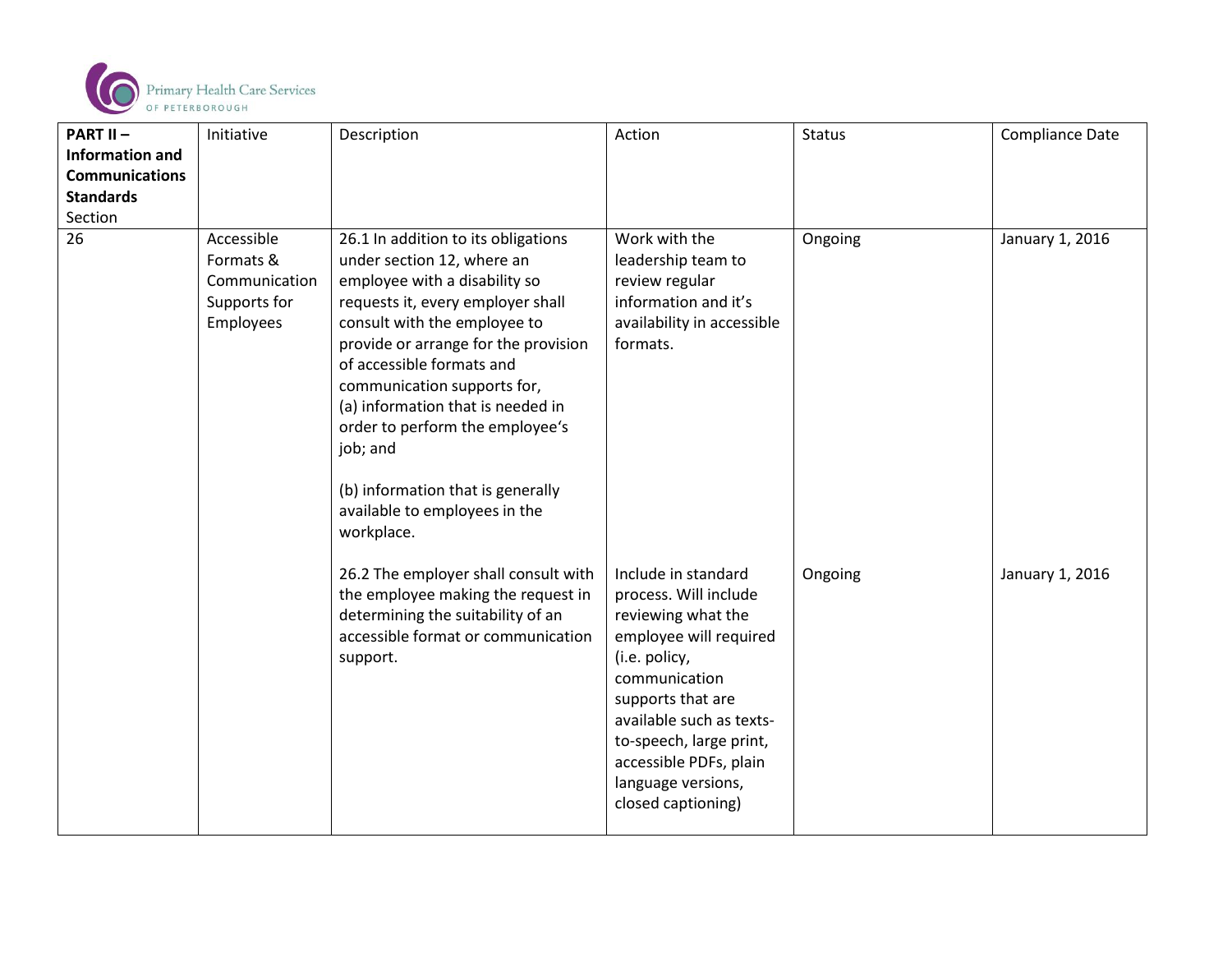

| <b>PART II-</b>        | Initiative                                        | Description                                                                                                                                                                                                                                                                                                                                                                                                                                                                                                                                                                                                                                                     | Action                                                                                                        | <b>Status</b> | <b>Compliance Date</b> |
|------------------------|---------------------------------------------------|-----------------------------------------------------------------------------------------------------------------------------------------------------------------------------------------------------------------------------------------------------------------------------------------------------------------------------------------------------------------------------------------------------------------------------------------------------------------------------------------------------------------------------------------------------------------------------------------------------------------------------------------------------------------|---------------------------------------------------------------------------------------------------------------|---------------|------------------------|
| <b>Information and</b> |                                                   |                                                                                                                                                                                                                                                                                                                                                                                                                                                                                                                                                                                                                                                                 |                                                                                                               |               |                        |
| <b>Communications</b>  |                                                   |                                                                                                                                                                                                                                                                                                                                                                                                                                                                                                                                                                                                                                                                 |                                                                                                               |               |                        |
| <b>Standards</b>       |                                                   |                                                                                                                                                                                                                                                                                                                                                                                                                                                                                                                                                                                                                                                                 |                                                                                                               |               |                        |
| Section                |                                                   |                                                                                                                                                                                                                                                                                                                                                                                                                                                                                                                                                                                                                                                                 |                                                                                                               |               |                        |
| 27                     | Workplace<br>Emergency<br>Response<br>Information | 27.(1) Every employer shall provide<br>individualized workplace emergency<br>response information to employees<br>who have a disability, if the disability<br>is such that the individualized<br>information is necessary and the<br>employer is aware of the need for<br>accommodation due to the<br>employee's disability.<br>27.(2) If an employee who receives<br>individualized workplace emergency<br>response information requires<br>assistance and with the employee's<br>consent, the employer shall provide<br>the workplace emergency response<br>information to the person<br>designated by the employer to<br>provide assistance to the employee. | Process included in the<br><b>Occupational Health</b><br>and Safety Policies.                                 | Complete      | January 1, 2012        |
|                        |                                                   | 27. (3) Employers shall provide the<br>information required under this<br>section as soon as practicable after<br>the employer becomes aware of the<br>need for accommodation due to the<br>employee's disability.                                                                                                                                                                                                                                                                                                                                                                                                                                              | Included in process.<br>Employee must consent<br>to sharing details of<br>individual plan with<br>designates. | Complete      | January 1, 2012        |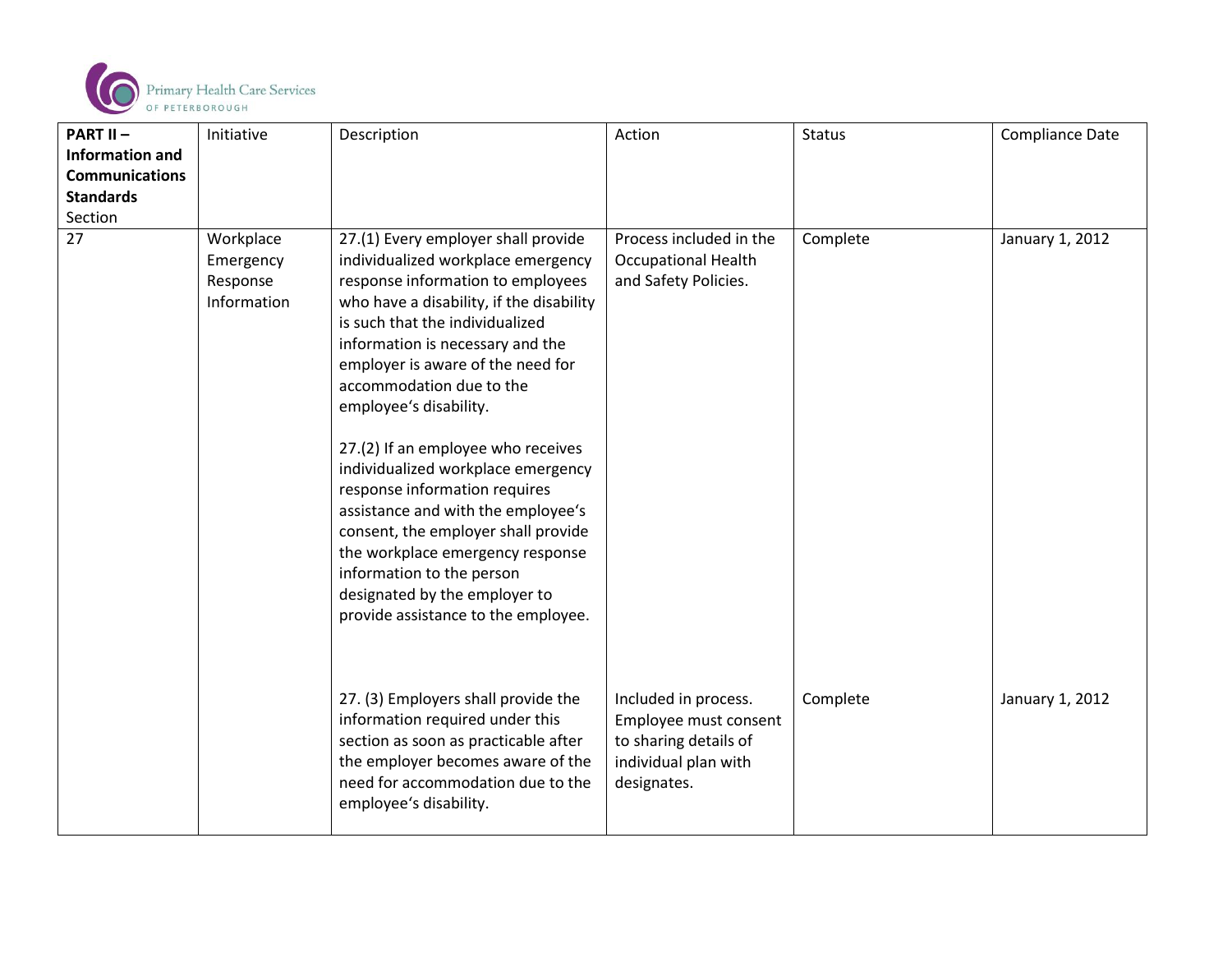

| <b>PART II-</b>        | Initiative    | Description                                      | Action               | <b>Status</b> | <b>Compliance Date</b> |
|------------------------|---------------|--------------------------------------------------|----------------------|---------------|------------------------|
| <b>Information and</b> |               |                                                  |                      |               |                        |
| <b>Communications</b>  |               |                                                  |                      |               |                        |
| <b>Standards</b>       |               |                                                  |                      |               |                        |
| Section                |               |                                                  |                      |               |                        |
|                        |               | 27. (4) Every employer shall review              | Outlined in process. | Complete      | January 1, 2012        |
|                        |               | the individualized workplace                     |                      |               |                        |
|                        |               | emergency response information,                  |                      |               |                        |
|                        |               |                                                  |                      |               |                        |
|                        |               | (a) when the employee moves to a                 | Outlined in process. | Complete      | January 1, 2012        |
|                        |               | different location in the                        |                      |               |                        |
|                        |               | organization;<br>(b) when the employee's overall |                      |               |                        |
|                        |               | accommodations needs or plans are                |                      |               |                        |
|                        |               | reviewed; and                                    |                      |               |                        |
|                        |               | (c) when the employer reviews its                |                      |               |                        |
|                        |               | general emergency response                       |                      |               |                        |
|                        |               | policies.                                        |                      |               |                        |
|                        |               |                                                  |                      |               |                        |
| 28                     | Documented    | 28.(1) Employers, other than                     | Develop policy and   | Ongoing       | January 1, 2016        |
|                        | Individual    | employers that are small                         | process.             |               |                        |
|                        | Accommodation | organizations, shall develop and                 |                      |               |                        |
|                        | Plans.        | have in place a written process for              |                      |               |                        |
|                        |               | the development of documented                    |                      |               |                        |
|                        |               | individual accommodation plans for               |                      |               |                        |
|                        |               | employees with disabilities.                     |                      |               |                        |
|                        |               |                                                  |                      |               |                        |
|                        |               |                                                  |                      |               |                        |
|                        |               |                                                  |                      |               |                        |
|                        |               |                                                  |                      |               |                        |
|                        |               |                                                  |                      |               |                        |
|                        |               |                                                  |                      |               |                        |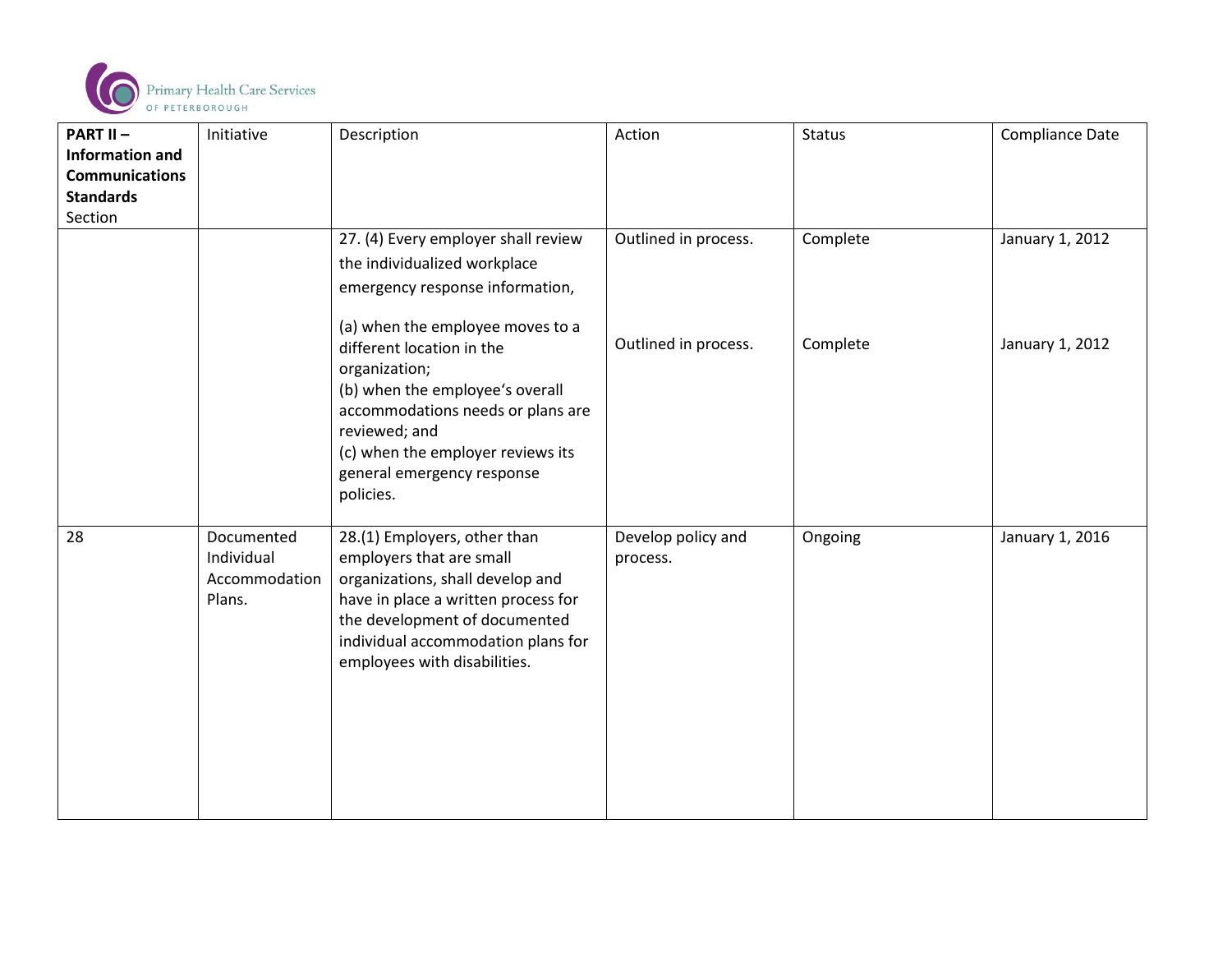

| <b>PART II-</b>        | Initiative | Description                           | Action                   | <b>Status</b> | <b>Compliance Date</b> |
|------------------------|------------|---------------------------------------|--------------------------|---------------|------------------------|
| <b>Information and</b> |            |                                       |                          |               |                        |
| <b>Communications</b>  |            |                                       |                          |               |                        |
| <b>Standards</b>       |            |                                       |                          |               |                        |
| Section                |            |                                       |                          |               |                        |
|                        |            | 28 (2) The process for the            | Outline in policy.       | Ongoing       | January 1, 2016        |
|                        |            | development of documented             | Develop templates to     |               |                        |
|                        |            | individual accommodation plans        | use as a guide to ensure |               |                        |
|                        |            | shall include the following elements: | each subsection is       |               |                        |
|                        |            | 1. The manner in which an employee    | included.                |               |                        |
|                        |            | requesting accommodation can          |                          |               |                        |
|                        |            | participate in the development of     |                          |               |                        |
|                        |            | the individual accommodation plan.    |                          |               |                        |
|                        |            | 2. The means by which the employee    |                          |               |                        |
|                        |            | is assessed on an individual basis.   |                          |               |                        |
|                        |            |                                       |                          |               |                        |
|                        |            | 3. The manner in which the            |                          |               |                        |
|                        |            | employer can request an evaluation    |                          |               |                        |
|                        |            | by an outside medical or other        |                          |               |                        |
|                        |            | expert, at the employer's expense,    |                          |               |                        |
|                        |            | to determine if and how               |                          |               |                        |
|                        |            | accommodation can be achieved.        |                          |               |                        |
|                        |            | 4. The manner in which the            |                          |               |                        |
|                        |            | employee can request the              |                          |               |                        |
|                        |            | participation of a representative     |                          |               |                        |
|                        |            | from their bargaining agent, where    |                          |               |                        |
|                        |            | the employee is represented by a      |                          |               |                        |
|                        |            | bargaining agent, or other            |                          |               |                        |
|                        |            | representative from the workplace,    |                          |               |                        |
|                        |            | where the employee is not             |                          |               |                        |
|                        |            | represented by a bargaining agent,    |                          |               |                        |
|                        |            | in the development of the             |                          |               |                        |
|                        |            | accommodation plan.                   |                          |               |                        |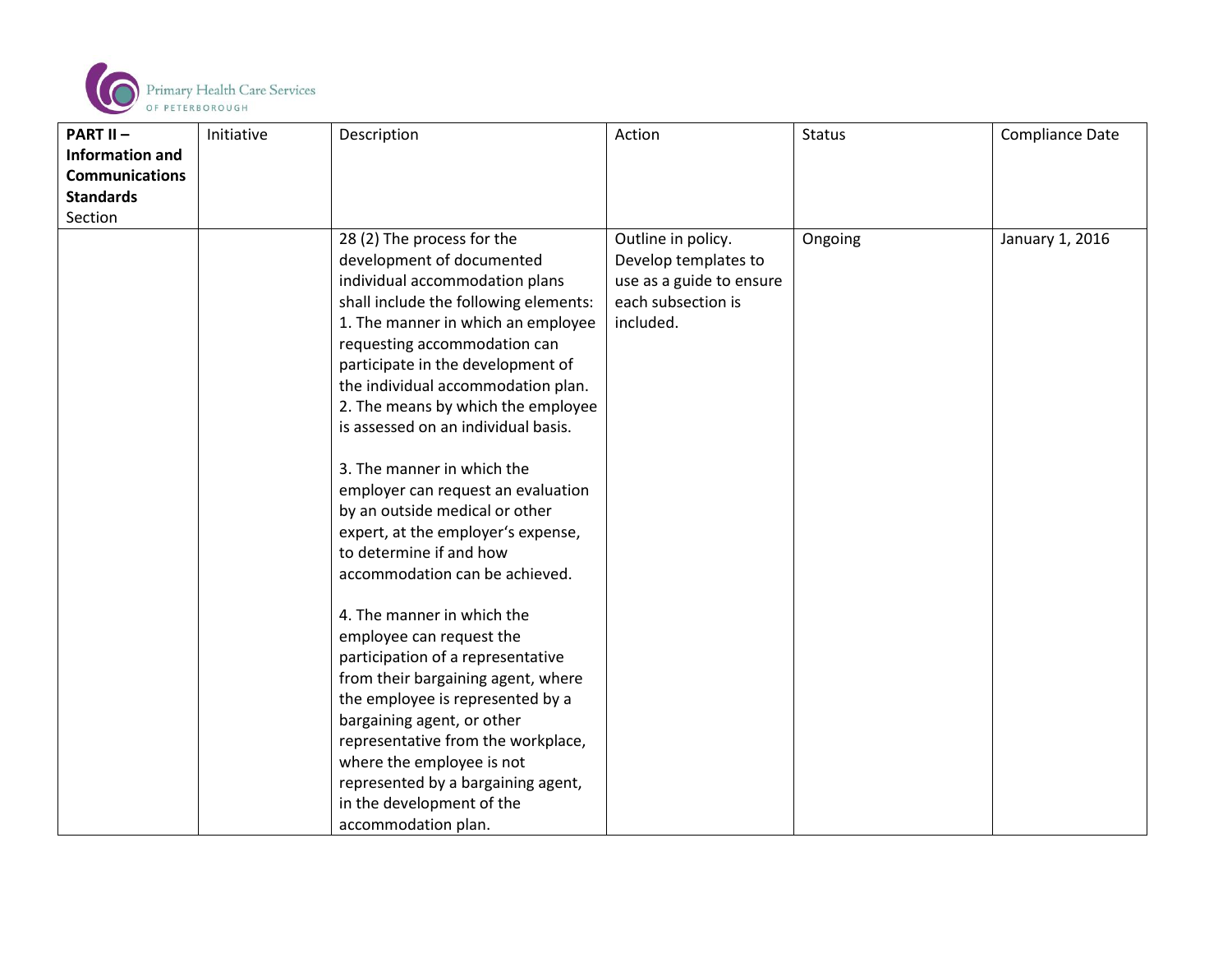

| <b>PART II-</b>        | Initiative                | Description                                                                                                                                                                                                                                                                                                                                                                                                                                                                                                                                  | Action                         | Status  | <b>Compliance Date</b> |
|------------------------|---------------------------|----------------------------------------------------------------------------------------------------------------------------------------------------------------------------------------------------------------------------------------------------------------------------------------------------------------------------------------------------------------------------------------------------------------------------------------------------------------------------------------------------------------------------------------------|--------------------------------|---------|------------------------|
| <b>Information and</b> |                           |                                                                                                                                                                                                                                                                                                                                                                                                                                                                                                                                              |                                |         |                        |
| <b>Communications</b>  |                           |                                                                                                                                                                                                                                                                                                                                                                                                                                                                                                                                              |                                |         |                        |
| <b>Standards</b>       |                           |                                                                                                                                                                                                                                                                                                                                                                                                                                                                                                                                              |                                |         |                        |
| Section                |                           |                                                                                                                                                                                                                                                                                                                                                                                                                                                                                                                                              |                                |         |                        |
|                        |                           | 5. The steps taken to protect the<br>privacy of the employee's personal.<br>6. The frequency with which the<br>individual accommodation plan will<br>be reviewed and updated and the<br>manner in which it will be done.<br>7. If an individual accommodation<br>plan is denied, the manner in which<br>the reasons for the denial will be<br>provided to the employee.<br>8. The means of providing the<br>individual accommodation plan in a<br>format that takes into account the<br>employee's accessibility needs due<br>to disability. |                                |         |                        |
| 29                     | Return to Work<br>Process | 29.(1) Every employer, other than an<br>employer that is a small<br>organization,<br>(a) shall develop and have in place a<br>return to work process for its<br>employees who have been absent<br>from work due to a disability and<br>require disability-related<br>accommodations in order to return                                                                                                                                                                                                                                       | Develop policy and<br>process. | Ongoing | January 1, 2016        |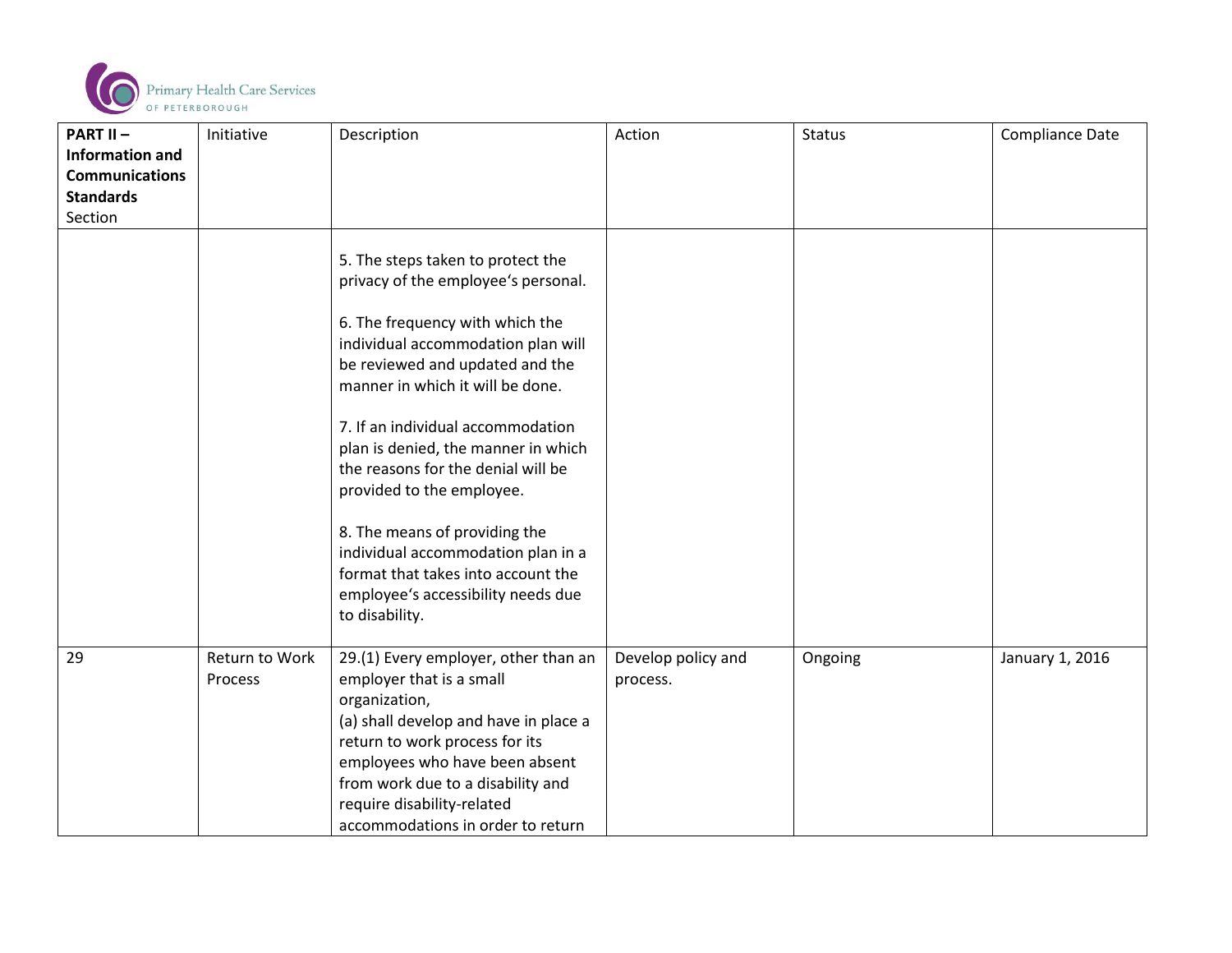

| <b>PART II-</b>        | Initiative                | Description                                                                                                                                                                                                                                                                                                                                             | Action                                                                                                   | Status  | Compliance Date |
|------------------------|---------------------------|---------------------------------------------------------------------------------------------------------------------------------------------------------------------------------------------------------------------------------------------------------------------------------------------------------------------------------------------------------|----------------------------------------------------------------------------------------------------------|---------|-----------------|
| <b>Information and</b> |                           |                                                                                                                                                                                                                                                                                                                                                         |                                                                                                          |         |                 |
| <b>Communications</b>  |                           |                                                                                                                                                                                                                                                                                                                                                         |                                                                                                          |         |                 |
| <b>Standards</b>       |                           |                                                                                                                                                                                                                                                                                                                                                         |                                                                                                          |         |                 |
| Section                |                           |                                                                                                                                                                                                                                                                                                                                                         |                                                                                                          |         |                 |
|                        |                           | to work; and (b) shall document the<br>process                                                                                                                                                                                                                                                                                                          |                                                                                                          |         |                 |
|                        |                           | 29. (2) The return to work process<br>shall,<br>(a) outline the steps the employer<br>will take to facilitate the return to<br>work of employees who were absent<br>because their disability required<br>them to be away from work; and<br>(b) use individual documented<br>accommodation plans, as described<br>in section 28, as part of the process. | Outline in process.<br>Develop template to<br>use as a guide to ensure<br>each subsection is<br>included | Ongoing | January 1, 2016 |
|                        |                           | 29. (3) The return to work process<br>referenced in this section does not<br>replace or override any other return<br>to work process created by or under<br>any other statute.                                                                                                                                                                          | Language to be included<br>in process.                                                                   | Ongoing | January 1, 2016 |
| 30                     | Performance<br>Management | 30.(1) An employer that uses<br>performance management in<br>respect of its employees shall take<br>into account the accessibility needs<br>of employees with disabilities, as<br>well as individual accommodation                                                                                                                                      | <b>Review Current</b><br>Performance<br><b>Assessment Process</b>                                        | Ongoing | January 1, 2016 |